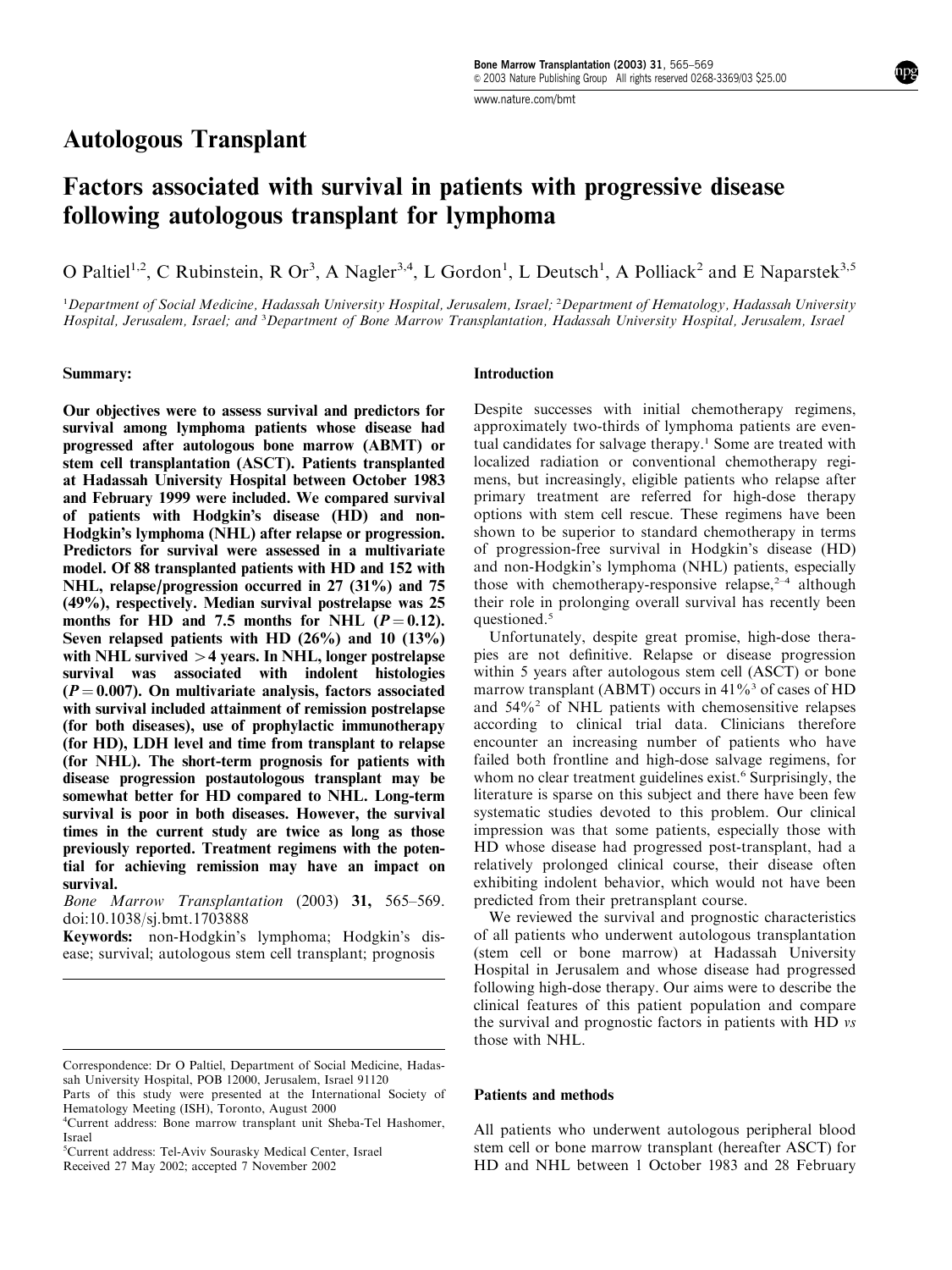1999 were eligible for inclusion in the study. We examined medical charts, computerized hospital databases and contacted referring physicians to assess the patients' current status and verify whether relapse or disease progression had occurred. We accessed the Ministry of Interior Population Registry for information on vital status of the patients. Minimum follow-up post-transplant was 1 year. For details of treatment after relapse, we consulted medical charts, the computerized cytotoxic drug therapy database in our hospital and patients' treating physicians. All data extraction from charts was performed by one reviewer (CR).

#### Statistical analysis

All statistical analyses were performed using SPSS for Windows version 10 (SPSS, Chicago, IL).

Differences in proportions were assessed using the  $\chi^2$  test, and differences in means using the t-test. Kaplan–Meier survival curves were generated and compared using the logrank test.<sup>7</sup> Prognostic factors for survival were assessed using a Cox proportional hazards model.<sup>8</sup> Factors found to be significantly associated with survival on univariate analysis were entered into a multivariate Cox model. The criterion for variable entry was  $P < 0.10$ . Backwards selection was used to determine the final models. For all analyses a two-sided *P*-value of  $\leq 0.05$  was considered statistically significant.

#### **Results**

During the study period, a total of 240 patients with lymphoma, 88 with HD and 152 with NHL underwent ASCT at our center. The source of stem cells was exclusively bone marrow until 1990. Between 1990 and 1995 there was increasing use of peripheral blood stem cells. Since 1995 GCSF-mobilized peripheral blood stem cells were used almost exclusively. Patient and transplant characteristics are shown in Table 1.

There was a male preponderance with HD. More patients with HD than with NHL were transplanted with active disease (39 vs 25%). The conditioning regimen varied during the study period, but in  $>90\%$  of cases contained etoposide, cytosine arabinoside and melphalan. Overall 30-day post-transplant mortality was 5%. A total of 13 patients received post-transplant allogeneic cell-mediated and cytokine-activated immunotherapy.<sup>9</sup>

The relapse-free survival of both HD and NHL patients is shown in Figure 1. In all, 27 of the 88 HD patients (31%) relapsed or progressed post-transplant, while for NHL the proportion was 75 of the 152 (49%). Relapse-free survival was significantly better for HD compared to NHL  $(P = 0.004)$ . The occurrence of disease progression posttransplant was not associated with remission status at transplant in HD, whereas for patients with NHL, those who entered transplant in complete remission had a lower probability of relapse (hazard ratio (HR) 2.04, 95% confidence interval (CI): 1.19–3.52 for partial remission compared to complete remission and 3.13 (1.69–5.8) for active disease compared to complete remission). The

| Variable                         | Hodgkin's,<br>$N = 88$ | Non-Hodgkin's,<br>$N = 1.52$ |
|----------------------------------|------------------------|------------------------------|
| Sex                              |                        |                              |
| Male                             | 64 (73%)               | 82(54%)                      |
| Female                           | 24(27%)                | 70(46%)                      |
| Diagnosis to transplant          |                        |                              |
| $\leq 12$ months                 | $9(10\%)$              | 44 (29%)                     |
| $13-24$ months                   | 29(33%)                | 55 (36%)                     |
| $25-60$ months                   | 31 $(35%)$             | 36(24%)                      |
| $>60$ months                     | 19(22%)                | $16(10\%)^a$                 |
| Status at transplant             |                        |                              |
| CR                               | 23(26%)                | 56 (37%)                     |
| PR                               | 31 $(35%)$             | 58 (38%)                     |
| Active disease                   | 34 $(39%)$             | 38 $(25%)$                   |
| Prior chemotherapy regimens      |                        |                              |
| 1                                | 46(52%)                | 73 (48%)                     |
| $\overline{2}$                   | 12(14%)                | $28(18\%)$                   |
| $3+$                             | 30(34%)                | 51 $(34\%)$                  |
| Source of stem cells             |                        |                              |
| Bone marrow                      | 64 (73%)               | $85(56\%)$                   |
| Peripheral blood <sup>b</sup>    | 24(27%)                | 67(44%)                      |
| Conditioning regimen             |                        |                              |
| <b>BECAM</b>                     | 12(14%)                | 10(6%)                       |
| <b>BETCAM</b>                    | 20(23%)                | $17(11\%)$                   |
| <b>TECAM<sup>c</sup></b>         | 53 $(60\%)$            | 115(76%)                     |
| <b>OTHER</b>                     | 3(3%)                  | $10(7\%)$                    |
| 30-day post-transplant mortality | 5(6%)                  | 7(5%)                        |

a One case unknown.

<sup>b</sup>Nearly all since 1995.

Etoposide:  $200 \text{ mg/m}^2$ , days  $-6$  to  $-3$ ; thiotepa:  $40 \text{ mg/m}^2$ , days  $-5$  to  $-2$ ; cyclophosphamide: 60 mg/kg, day  $-3$ ; ara-c: 200 mg/m<sup>2</sup>, days  $-4$  to  $-1$ ; melphalan:  $60 \text{ mg/m}^2$ , days  $-2$  and  $-1$  (BETCAM includes addition of BCNU and BECAM includes BCNU but does not include thiotepa).



Figure 1 Relapse free survival for lymphoma patients who underwent autologous transplant 10/83–2/98. The upper curve (grey) represents HD, and the lower curve (black) represents NHL. The difference in survival functions was statistically significantly  $(P = 0.004)$  by log-rank test.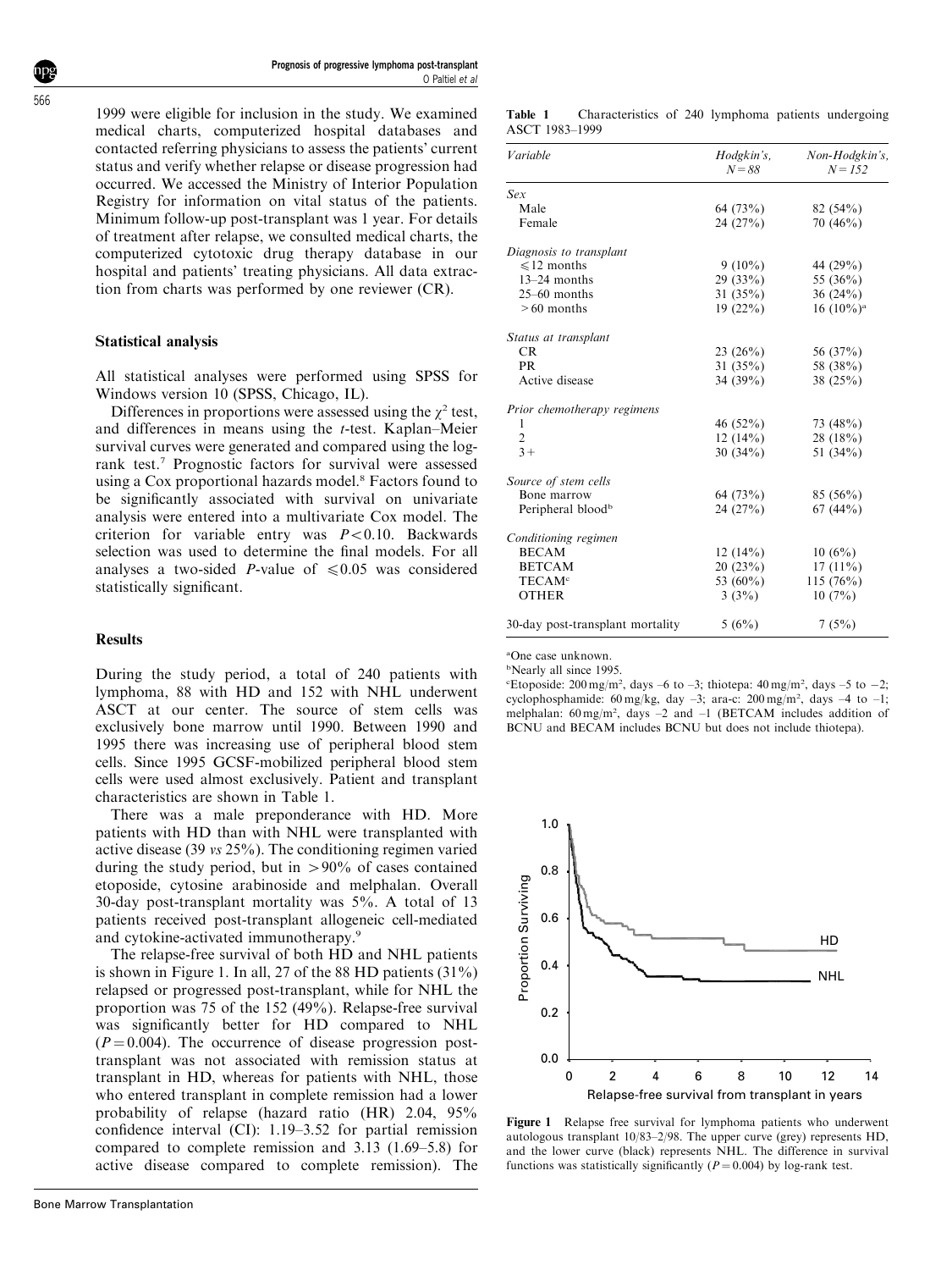|  | Table 2 Characteristics of lymphoma patients whose disease relapsed or progressed following autologous transplant |  |  |  |  |
|--|-------------------------------------------------------------------------------------------------------------------|--|--|--|--|
|--|-------------------------------------------------------------------------------------------------------------------|--|--|--|--|

| Variable                                            | <i>Hodgkin's</i> (27 of $88 = 31\%$ ) | <i>Non-Hodgkin's</i> (75 of $152 = 49\%$ ) | P-value |
|-----------------------------------------------------|---------------------------------------|--------------------------------------------|---------|
| Status at transplant                                |                                       |                                            |         |
| <b>CR</b>                                           | 6(22%)                                | 22(29%)                                    | 0.39    |
| <b>PR</b>                                           | 10(37%)                               | 33 $(44\%)$                                |         |
| Active disease                                      | 11 $(41\%)$                           | 20(27%)                                    |         |
| Site of relapse                                     |                                       |                                            |         |
| Original site                                       | 11 $(41\%)$                           | $27(36\%)$                                 | 0.75    |
| New site                                            | 6(22%)                                | 14 $(19%)$                                 |         |
| Widespread                                          | 10(37%)                               | 34 $(45\%)$                                |         |
| Median survival post-transplant                     | Not reached (mean 8 years)            | 4.4 years (mean 6 years)                   | 0.04    |
| Median survival since relapse or progression        | 25 months                             | 7.5 months                                 | 0.12    |
| Received prophylactic post-transplant immunotherapy | 11 $(41\%)$                           | $37(49\%)$                                 | 0.44    |
| Treatment postrelapse                               |                                       |                                            |         |
| Chemotherapy                                        | $18(67\%)$                            | 51 $(68\%)$                                | 0.9     |
| Radiotherapy                                        | $8(30\%)$                             | 20(27%)                                    | 0.77    |
| Immunotherapy                                       | 4(15%)                                | 21(28%)                                    | 0.17    |
| Second transplant                                   | 4(15%)                                | 5(7%)                                      | 0.2     |
| Currently alive                                     | 10(37%)                               | 20(27%)                                    | 0.3     |

median time to relapse or progression for patients with HD was not reached (mean 8.27 years, 95% CI: 7–9.5 years), whereas for NHL it was 2.8 years (mean 5.3 years, 95% CI: 4.42–6.18 years). There was an inverse relation between time to relapse or progression and the aggressiveness of the histology for NHL patients (according to the International Working Formulation).<sup>10</sup> Median time to progression was 193 days for high-grade, 219 days for intermediate-grade and 314 days for low-grade lymphoma. Most relapses were either widespread or at the original site of disease (Table 2). In all, 48 relapsed patients received prophylactic posttransplant immunotherapy with alpha interferon, with or without interleukin 2.<sup>11</sup>

The main aim of the study was to examine survival in relapsed patients: The median survival from relapse or disease progression was 7.5 months for NHL and 25 months for HD (Figure 2). The difference between these



Figure 2 Overall survival from time of relapse/progression posttransplant for those whose disease progressed. The upper curve (grey) represents HD and the lower curve (black) represents NHL. The differences between the curves are not statistically significant ( $P = 0.12$ ) by log-rank test.

survival curves was not statistically significant ( $P = 0.12$ ) by the log-rank test. Median survival post-transplant was 4.2 years for relapsed patients with HD and 1.6 years for those with NHL. This is in contrast with a median survival of  $>11$  years for nonrelapsed patients in both disease categories. For relapsed patients with NHL, histology was a strong predictor of survival (Figure 3). In those with high-grade histology, death occurred within a few months (median survival 4 months) vs several years for low-grade histologies (median survival not reached,  $P = 0.007$ ).

Relapsed patients received a variety of treatments (see Table 2). A total of 17 (23%) patients with NHL and five (19%) with HD received supportive care only. The others received a variety of treatments including chemotherapy (multiple regimens), immunotherapy and radiation therapy. A surprisingly large proportion of patients attained a partial or complete remission with post-transplant salvage



Figure 3 Overall survival for NHL patients from time of relapse/progression post-transplant by histological categories (working formulation). The grey curve represents low-grade histology, the black curve intermediategrade, and the dotted line high-grade histology. The differences among the curves are statistically significant ( $P = 0.007$ ) by the log-rank test.

567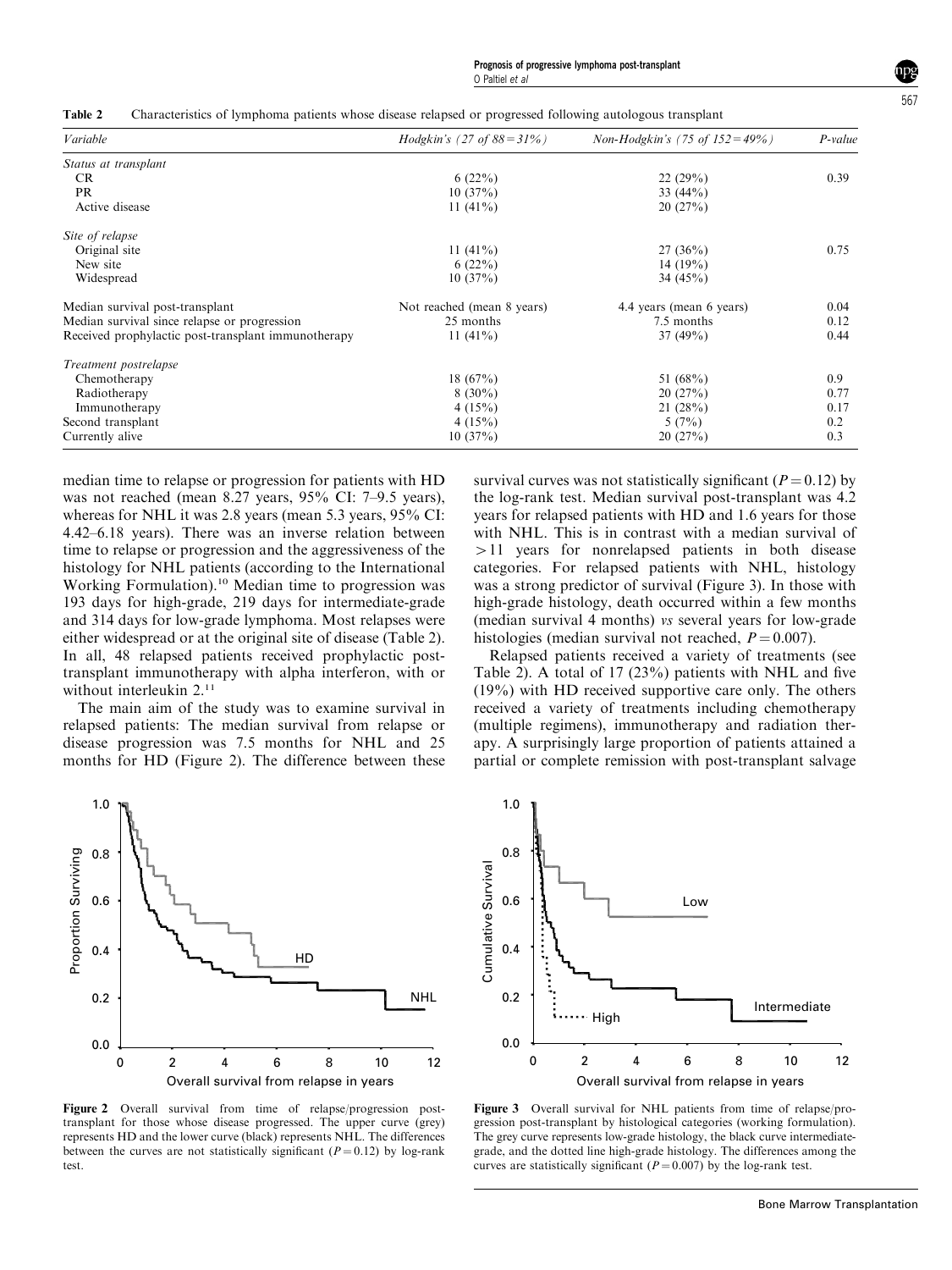Table 3 Multivariate model of prognostic factors for survival in patients whose disease progressed

| Factor                          | Hazard ratio (95%<br>confidence interval) | $P-value$ |  |
|---------------------------------|-------------------------------------------|-----------|--|
| (a) Hodgkin's disease           |                                           |           |  |
| Prophylactic immunotherapy      | $0.29(0.082 - 1.04)$                      | 0.057     |  |
| Attained remission              | $0.22(0.079-0.63)$                        | 0.005     |  |
| (b) Non-Hodgkin's lymphoma      |                                           |           |  |
| Time from transplant to relapse | $0.22(0.078 - 0.61)$                      | 0.004     |  |
| $\geq 7$ months                 |                                           |           |  |
| LDH > normal                    | $3.10(1.05 - 9.21)$                       | 0.042     |  |
| Attained remission              | $0.050(0.02-0.14)$                        | < 0.0001  |  |

therapy (52% of relapsed HD and 61% of relapsed NHL). Four patients with HD and five with NHL underwent a second transplant (one second autologous and the rest allogeneic). All but two patients with second transplants died from transplant-related complications or refractory disease. One surviving patient with secondary myelodysplastic syndrome in transformation as well as active relapsed NHL remained in remission over 3 years after a nonmyeloablative allogeneic transplant and died after 4 years, from acute myeloid leukemia. The second underwent a nonmyeloablative allogeneic transplant for secondary NHL following HD and is in remission 34 months after the second transplant.<sup>12</sup>

The following potential prognostic factors were included in a multivariate model for survival in patients relapsed post-transplant: age, sex, histology (by Working Formulation grade), LDH at the time of transplant, remission status at the time of transplant, number of previous chemotherapy regimens, time from transplant to relapse, site of relapse, and attainment of postrelapse remission. Table 3 shows the multivariate Cox analyses for HD and NHL separately. In the final multivariate model prophylactic immunotherapy had a borderline  $(P = 0.057)$  association with survival, while attainment of remission was highly associated with survival ( $P = 0.005$ ) in HD. For NHL, the factors associated with survival in the multivariate model included time from transplant to relapse (dichotomized according to the median time to relapse ( $\langle$  or  $\geq$ 7 months)  $(P = 0.004)$ ). LDH above the upper limit of normal at the time of transplant  $(P = 0.04)$  and attainment of remission  $(P<0.0001)$ .

Although the median survivals for relapsing patients were short, particularly for patients with NHL, it is noteworthy that 17 patients (seven with HD and 10 with NHL) were relatively long-term survivors, who lived  $>4$ years after their post-transplant relapse. There were no long-term survivors among NHL patients with high-grade disease, whereas five patients each (33 and 11%) with lowand intermediate-grade histologies survived for more than 4 years postrelapse  $(P = 0.02)$ .

#### **Discussion**

The long-term prognosis of patients with NHL and HD whose disease had progressed after high-dose chemo-

therapy and transplantation was not statistically different in our series. The immediate mortality postrelapse was high for NHL, with 50% of relapsed patients dying within 7.5 months. A small subset of patients survived more than 4 years after relapse, confirming the impression that some patients who have failed high-dose therapy will have an indolent course. No single salvage regimen was found to be superior. Post-transplant prophylactic immunotherapy, which has been shown to delay and prevent relapse<sup>11</sup> may contribute to prolonged survival postrelapse in cases of HD. This possible immunomodulatory effect on postrelapse survival has not been previously shown and requires confirmation in other studies.

In both types of lymphoma, the ability to achieve a remission after relapse was strongly predictive of survival. The observational retrospective design of this study limits our ability to interpret this result. We can only speculate whether this finding is due to patient factors (such as better performance status, blood counts, etc), which enabled retreatment, disease factors (continued responsiveness despite previous high-dose treatment), or due to physician factors (a more aggressive approach, including a willingness to use previously untried therapies). The use of non-BCNU-containing regimens in most patients at this center may have facilitated retreatment with chemotherapy.

For NHL, histology appears to be a prognostic factor, with no long-term survivors found among relapsers with very aggressive (high-grade) histology. Bolwell et  $al^{13}$  have reported that patients with highly aggressive lymphomas who survive the 2-year mark after ASCT are unlikely to relapse; the converse appears to be that patients with these subtypes of NHL who relapse after ASCT are unlikely to survive. The pretransplant LDH level was a predictor of survival postrelapse in NHL patients. LDH has been previously shown to be an important prognostic factor at diagnosis14 as well as a useful marker at the time of transplant for predicting relapse.13 The results of our multivariate analysis suggest that the pretransplant LDH level reflects an aspect of tumor biology, which is independent of responsiveness to treatment.

The only other comprehensive study published which reported survival in lymphoma patients who progressed post-ASCT was the Nebraska experience reported by Vose et al.<sup>15</sup> They found that median survival postrelapse was 11.5 months for HD and 3 months for NHL, whereas survival in our patients was over twice as long. A smaller study<sup>16</sup> showed a median survival of 11 months for HD patients who relapsed post-transplant. A third study, $17$ which described 27 relapsed patients with HD, did not report the overall median survival for all relapsed patients: the authors reported no survival for those with early posttransplant progression and 25% survival for those who relapsed  $\geq 7$  months after transplant. The longer survival observed in our series may reflect use of more effective salvage regimens, or better performance status among relapsed patients permitting a more aggressive approach to salvage therapy on the part of the physicians. It is also possible that patients in the previous series were more heavily pretreated before their transplant than ours. In the Nebraska series, which included 169 relapsed patients,<sup>13</sup> the difference in survival between HD and NHL patients who